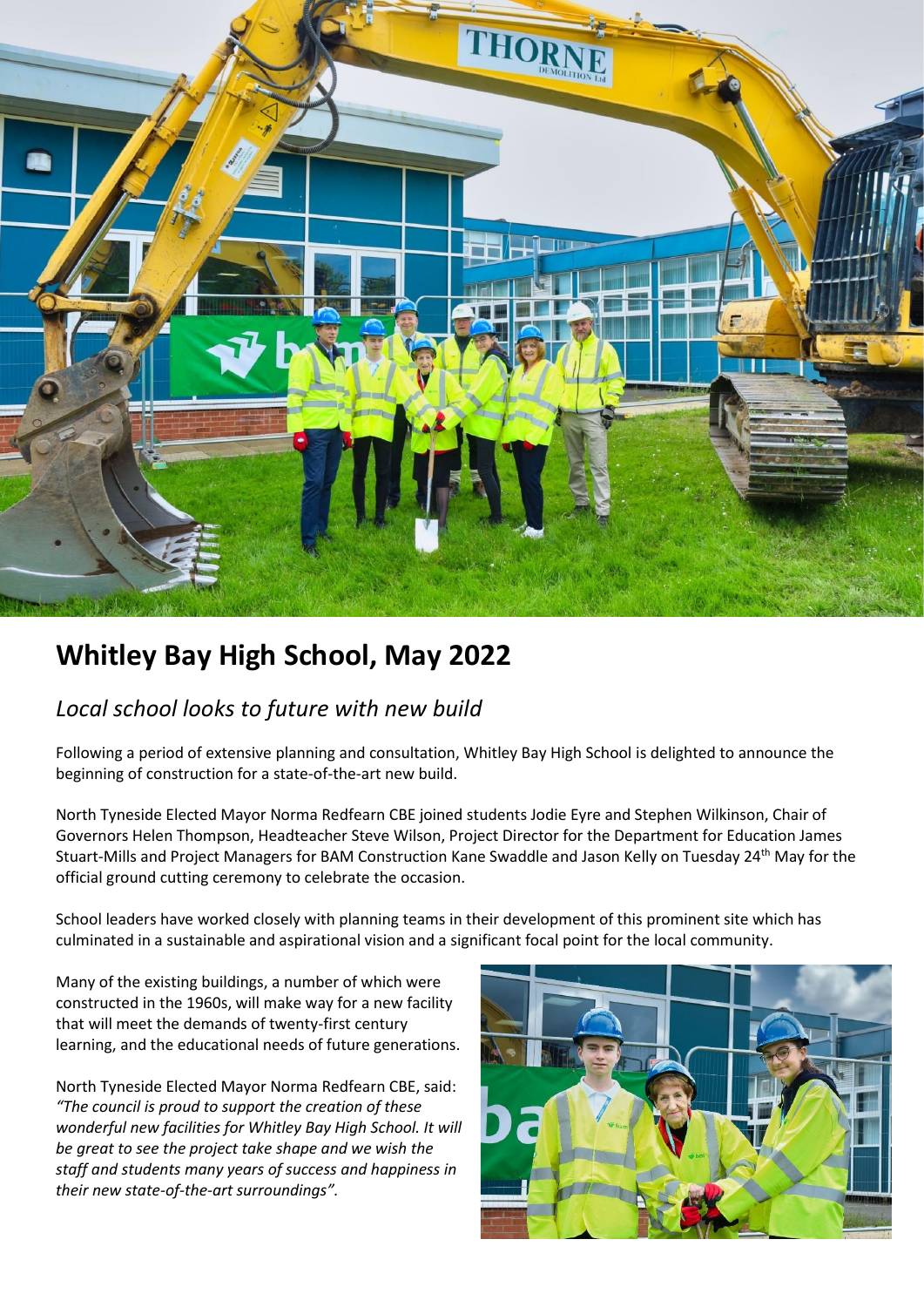All aspects of the new development are geared towards a high-quality learning environment to support Whitley Bay High School's ethos, as well as providing extensive opportunities for extra-curricular activities and personal development. Current students have had an opportunity to see the designs for the new building and there are a number of partnership projects underway which students are enjoying and engaging with.

Chair of Governors Helen Thompson said: *"On behalf of current and past Governors, I am delighted that we are able to share such positive news about the rebuild of Whitley Bay High School. This is the first of many milestones on the way to providing a school building and facilities we can all be proud of, and which will sustain and nurture our students, staff and the community, now and in the future. Thank you to all who have helped us get this far and we look forward to seeing the plans come to life in the coming months".* 



The project is managed and funded by the Department for Education as part of the first wave of a national School Rebuilding Programme and involves part-demolition of the existing main blocks, the sports hall and modular accommodation. Two blocks, built post-2000, will be retained and incorporated into the new development.

Sustainability has been a significant consideration throughout the development and the new build will utilise cutting edge technology and environment solutions to ensure a low carbon footprint, such as air source heat pumps and photovoltaic canopies. The build will be carbon neutral in operation.

Extensive landscaping will also take place on and around the site, including native planting, wildlife hedging, sustainable drainage solutions and wildflower areas.

Headteacher Steve Wilson said: *"This is an exciting time for the school and the local community. The new build will provide state of the art facilities for our students. We have worked hard with the architects and construction company to ensure the new school will allow us to maintain the happy, community atmosphere that exists at Whitley Bay High School while allowing our students to thrive academically, socially and in terms of all the extra opportunities available".*